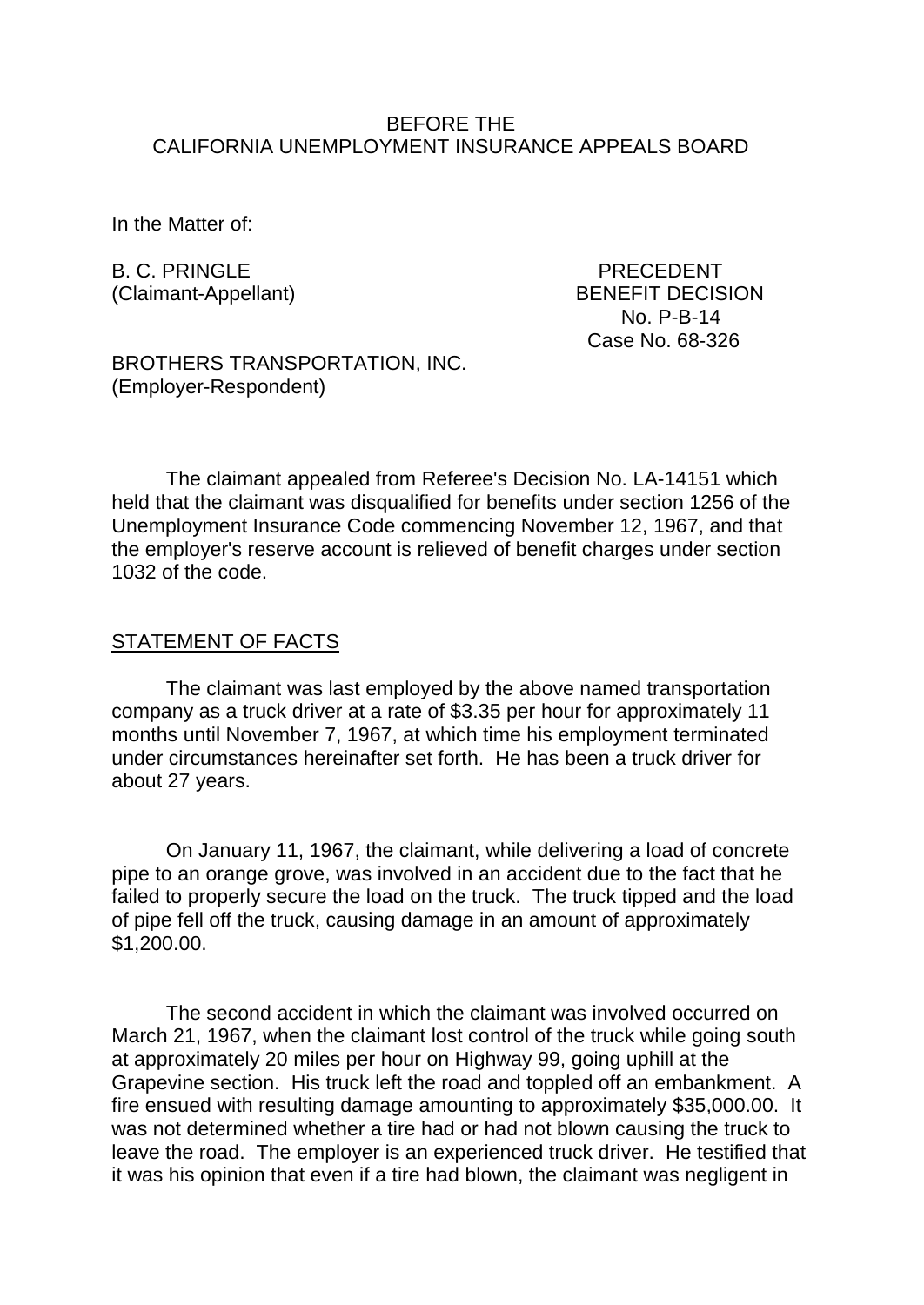allowing the accident to occur, because the claimant was driving uphill at a relatively slow speed and there was ample space between the lane in which the truck was being driven and the curbing to keep the truck under control. The insurance carrier which had covered the employer's vehicles up to that point cancelled the employer's insurance policy because of the bad history of accidents. The employer then obtained insurance from another carrier at higher premium rates.

On April 13, 1967, the claimant, while driving the employer's truck, struck a light standard in the city of Alhambra, with resulting damage in an amount of approximately \$84.00. This amount was paid by the insurance carrier.

On November 3, 1967, the claimant was involved in another accident in which he sideswiped an automobile parked at a customer's place of business in Pomona. The damage on this occasion was approximately \$50.00.

On November 7, 1967, the claimant was returning on the Coast Highway from a delivery made at Point Hueneme. He had no load in the truck at the time. The claimant came up over a rise in the road and observed an automobile in front of him. The driver of the automobile applied the brakes and then released the brakes. The claimant was planning to get into the inside lane and pass this car but noted that a car traveling behind him in the same direction was proceeding on the inside lane. The claimant's truck struck the rear of the automobile in front of him, injuring the driver of the automobile seriously and causing property damage amounting to about\$1,200.00. The insurance carrier has set up a reserve of \$10,000.00 for the bodily injury to the driver of the automobile and the carrier is concerned that this reserve may not be sufficient to cover the ultimate liability.

The police were called to the scene of the accident of November 7 and a citation was issued to the claimant for violation of the Vehicle Code. He paid a fine of \$31.00.

The employer notified the insurance carrier of the accident on November 7, 1967, and the insurance carrier informed the employer verbally, and later by letter, that it considered the claimant's accidents of March 21 and April 13, 1967 to have been due to the claimant's negligence. As a result of the accident of November 7, 1967, the carrier was obliged to ask the employer to dismiss the claimant as a driver or it would have no alternative but to ask for a sizeable increase in the premium rate or the employer's alternative choice of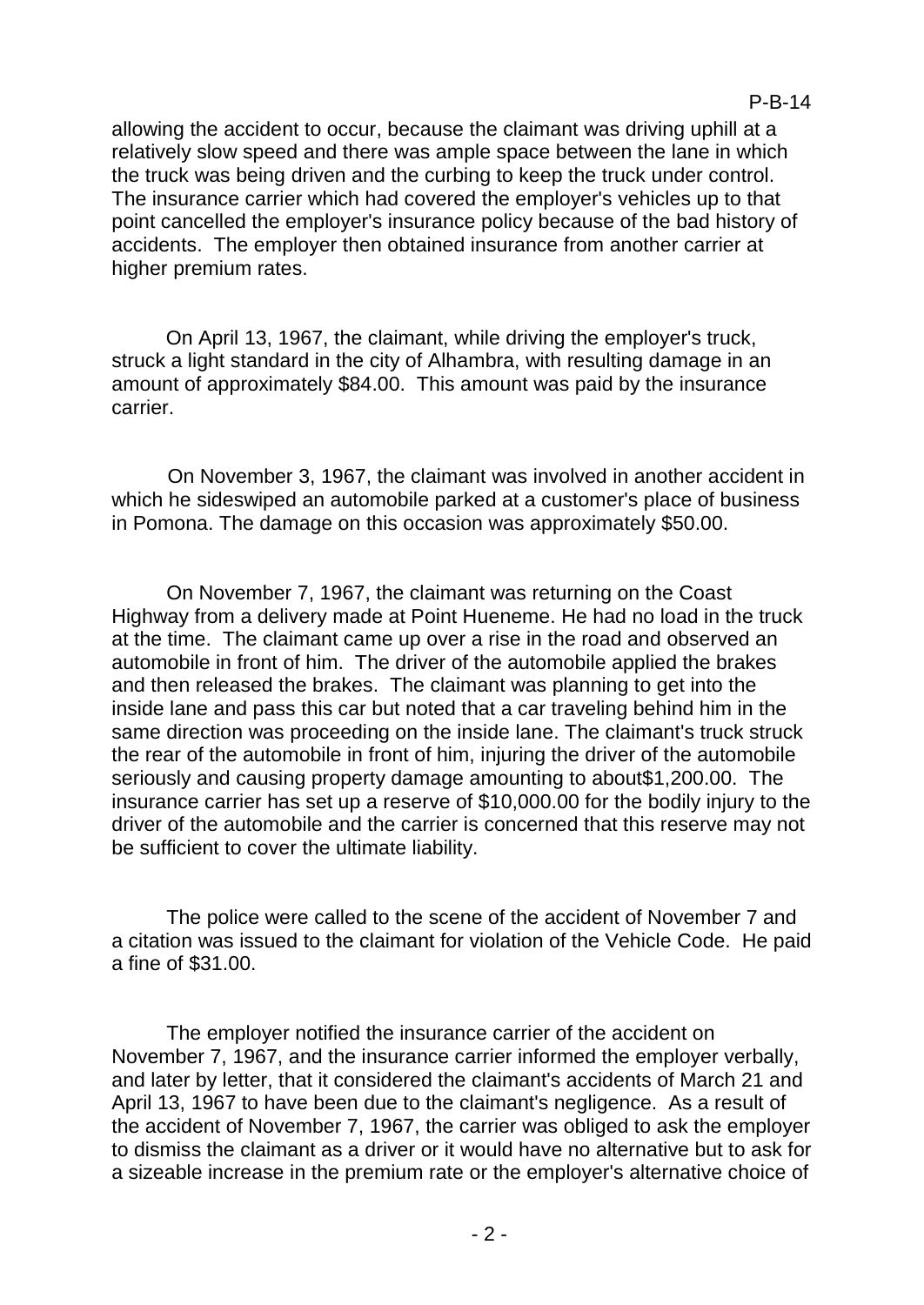voluntarily canceling the policy. The employer decided to discharge the claimant and he states that he would have discharged the claimant because of his accidents regardless of whether the carrier had insisted that the claimant be discharged.

### REASONS FOR DECISION

Section 1256 of the code provides that an individual is disqualified for benefits, and sections 1030 and 1032 of the code provide that the employer's reserve account may be relieved of benefit charges if the claimant has been discharged for misconduct connected with his most recent work.

In approving the definition of "misconduct" stated by the court in Boynton Cab Company v. Neubeck (1941), 237 Wis. 249, 296 N.W. 636, the court in Maywood Glass Company v. Stewart (1959), 170 Cal. App. 2d 719, 339 P. 2d 947, held that the term "misconduct," as it appears in section 1256 of the code is limited to conduct which shows wilful or wanton disregard of the employer's interest, such as deliberate violations of or deliberate disregard of the standards of behavior which the employer has a right to expect of his employee, or carelessness or negligence of such degree or recurrence as to show wrongful intent or evil design. On the other hand, the court continued, mere inefficiency, unsatisfactory conduct, poor performance because of inability or incapacity, isolated instances of ordinary negligence or inadvertence, or good faith errors in judgment or discretion are not "misconduct." The court also held that the employer has the burden of establishing "misconduct" to protect its reserve account.

The term "misconduct" does not necessarily imply an evil or corrupt motive or an actual intent to injure or damage an employer's interests. It is sufficient if the act, or the failure to act, on the part of the employee be committed or omitted under such circumstances as would justify the reasonable inference that the employee should have known that injury or damage to his employer's interests was a probable result (Benefit Decision No. 5842).

In Appeals Board Decision No. P-B-3 we summed up the meaning of "misconduct" as follows:

"Misconduct connected with the work then consists of four elements: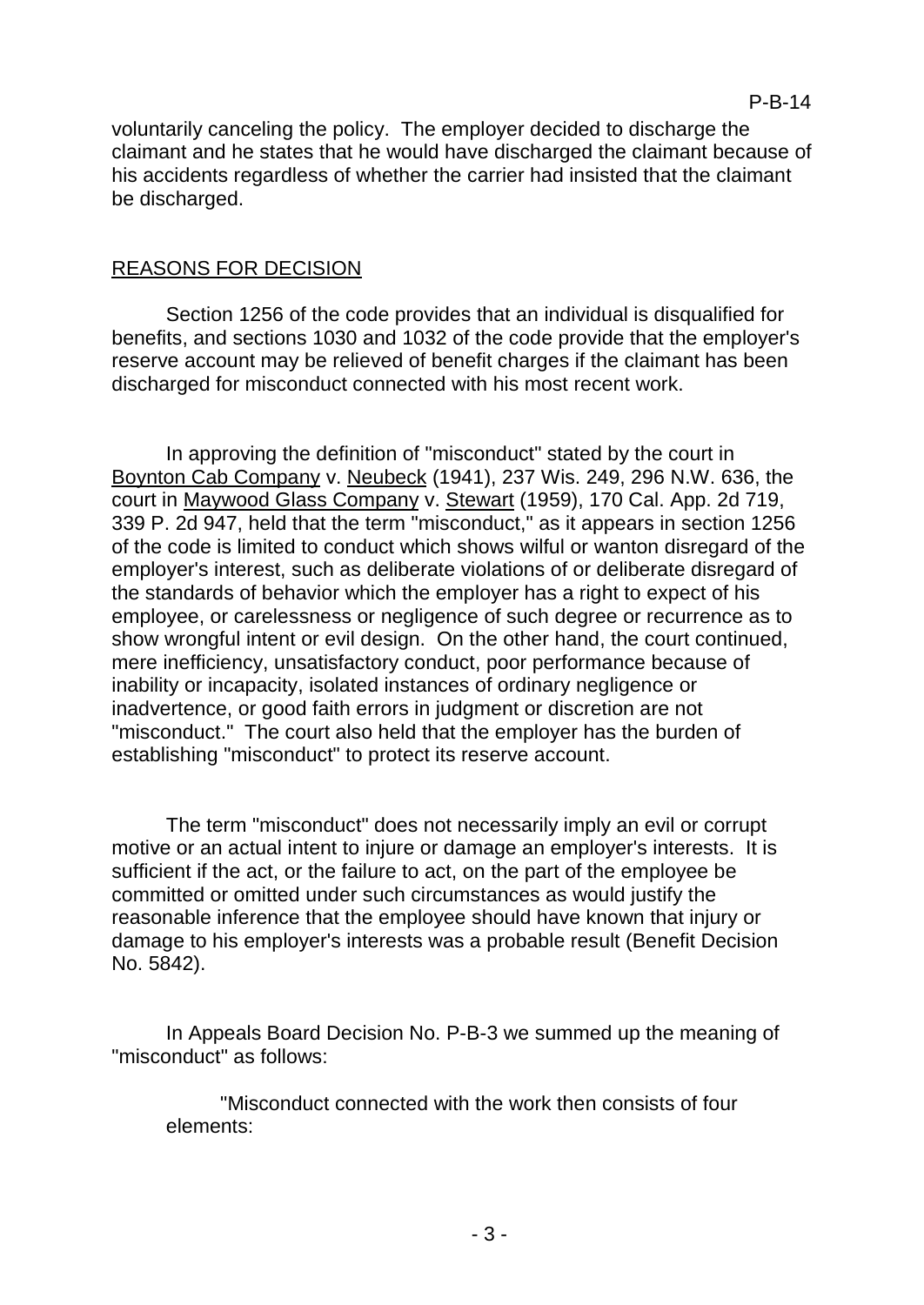"(1) a material duty owed by the claimant to the employer under the contract of employment;

"(2) a substantial breach of that duty;

"(3) a breach which is a wilful or wanton disregard of that duty; and

"(4) a disregard of the employer's interest which tends to iniure the employer."

The State of Pennsylvania has a line of reported court decisions which sets forth clear and logical guide lines for determining whether misconduct exists where a claimant has been discharged following a series of accidents while driving a vehicle. The leading case is Allen v. Unemployment Compensation Board (1951), 168 Pa. Super. 295, 77 A.2d 889. Pennsylvania follows the Boynton Cap Company case definition of "misconduct" (see Commerce Clearing House Unemployment Insurance Reporter, Pennsylvania, paragraph 1970).

In the Allen case, the claimant was a taxi driver for 21 months, during which he was involved in eight traffic accidents. Most were of a minor degree. The employer incurred \$555.00 in expenses on account of the accidents. The last accident was the most serious; a collision with another automobile at an intersection resulted in a \$75.00 payment to the passenger in the taxi, and the claim of the other driver remained unsettled as of the time the court rendered its decision. In holding that the claimant was discharged for misconduct and not entitled to unemployment benefits, the court stated:

"'Willfulness exists where the injury to the employer, though realized, is so "recklessly disregardful" that, even though there be no actual intent, there is at least a willingness to inflict harm, a conscious indifference to the perpetration of the wrong'. Sabatelli v. Unemployment Compensation Board of Review, Pa. Super., 76 A.2d 654, 656 . . . .

"Of course, a single dereliction or minor and casual acts of negligence or carelessness do not constitute willful misconduct. But a series of accidents, attributable to negligence, occurring periodically and with consistent regularity, which produce substantial financial loss to the employer, will support the conclusion that the employee has recklessly or carelessly disregarded his duties, or has been indifferent to the requirements of his occupation, and is therefore guilty of willful misconduct. This accurately describes the situation in which the board found appellant, and it properly denied his claim to benefits."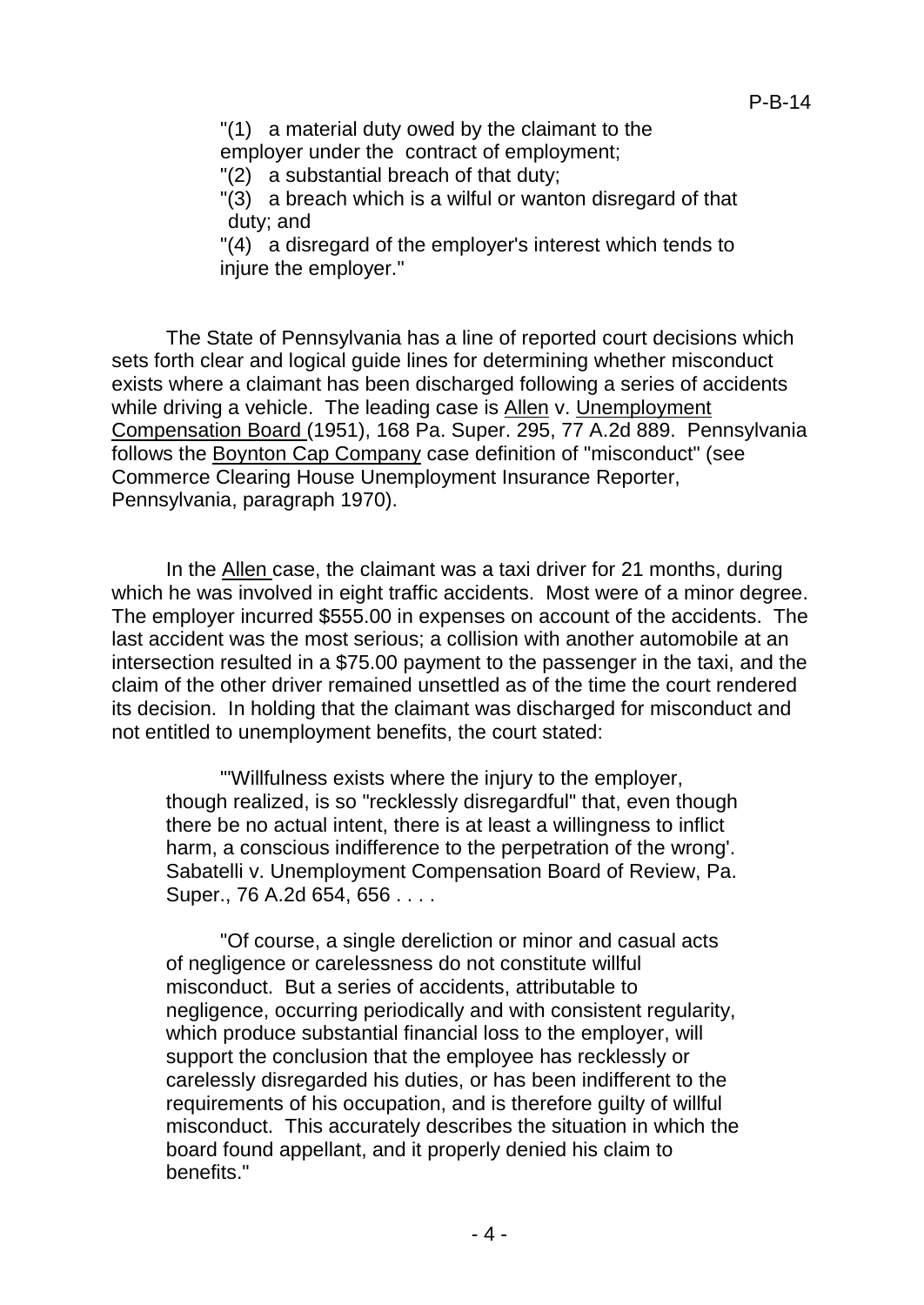Shirley v. Unemployment Compensation Board of Review (1962), 198 Pa.Super. 296, 181 A.2d 709, is to the same effect as the Allen case.

In Atlantic Freight Lines, Inc. v. Unemployment Compensation Board of Review (1958), 188 Pa.Super. 189, 146 A.2d 333, the claimant was employed as a truck driver for approximately 11 months ending on September 21, 1957. On August 26, 1957, the claimant was involved in an accident with his truck at Lorain, Ohio. On September 19, 1957, the claimant was involved in a second accident with his truck in Jeannette, Pennsylvania. The claimant was discharged following the second accident because of the two accidents and to protect the employer's insurance fund. Applying the holding in the Allen case, above, the court concluded that the claimant was not disqualified for benefits. The court stated:

". . . It appears clear that the true reason for the discharge of claimant was, as found by the board, that he was involved in two accidents . . . . We note that the employer does not contend on this appeal that these accidents are part of a series attributable to negligence, occurring periodically and with consistent regularity, which produced substantial financial loss to the employer, thus amounting to willful misconduct within the concept of Allen Unemployment Compensation Case, 168 Pa.Super, 295, 298, 77 A.2d 889. This is not such a case."

In Quinn v. Unemployment Compensation Board of Review (1963), 201 Pa.Super. 152, 191 A.2d 714, the claimant was a taxi driver for the employer for three years and four months until July 7, 1962. During that period of time he had two accidents. On February 12, 1962, he skidded across the divider on the Parkway in Pittsburgh and struck another car. The road was covered with snow. Both drivers were injured. It cost \$1,598.00 to repair the taxi. On July 7, 1962, the claimant had his second accident when he skidded through a stop sign and struck another car. Damage occurred to the taxi and the other car. No personal injuries resulted. The streets were wet at the time of the accident. In applying the holding in the Allen case, above, the court held that the factual situation presented would not permit a finding of misconduct, and therefore the claimant was not disqualified for unemployment insurance benefits. The court stated:

". . . Two skidding accidents in a period of three years and four months by a taxicab driver in a big city cannot be called a 'series of accidents occurring periodically and with consistent regularity.' While they might have resulted from negligence, it is an easy thing for a driver to skid upon a snowy or wet highway.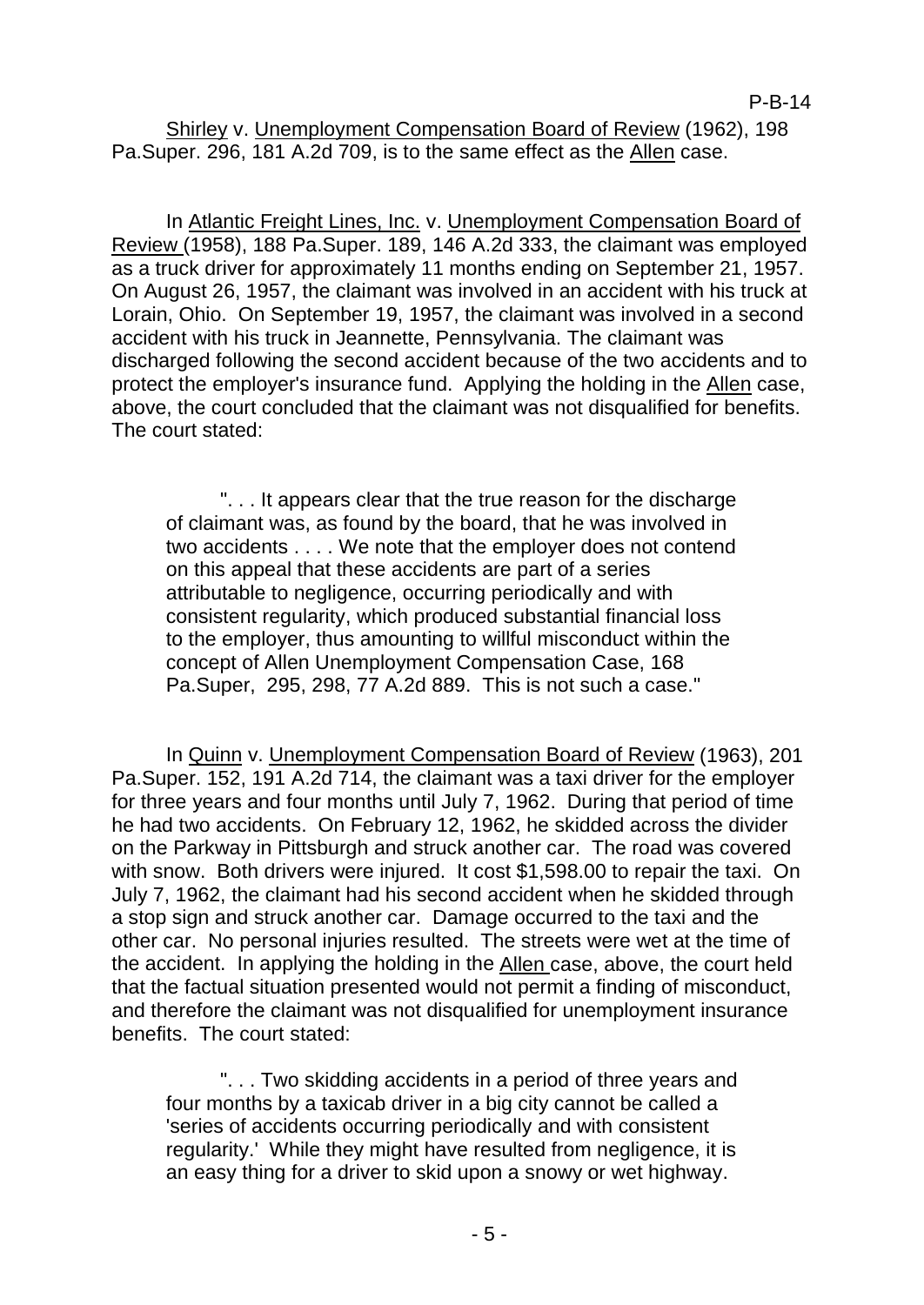Many careful drivers have often done so. We do not believe that the record in this case is sufficient to justify a finding that the driver was guilty of willful misconduct."

We believe the reasoning of the court in the Pennsylvania cases is persuasive, and under the guidelines set forth in the Allen case the claimant in this action clearly was discharged for misconduct. We also believe, however, that in cases of this type no definite set of standards or guidelines can be applied mechanically or universally. Consideration should be given to all the relevant factors in each individual case, including whether or not the accident is isolated or one of a series, the frequency and regularity of the accidents, financial loss to the employer, the degree or character of the negligence, and to other operative circumstances of the accident. The absence or presence of any one of the relevant factors in any given case would not necessarily require or prevent a finding of misconduct.

A material duty owed the employer by the claimant under the contract of employment in the instant case was to drive his truck in a careful manner so as not to be involved in any accidents, attributable to the fault of the claimant, which would cause damage to persons or property. The accidents taken as a whole, and at least as to three accidents individually, which the claimant had in driving his truck, were a substantial breach of that duty. Under the standards set forth in the Allen case, above, this breach was "wilful" in that the claimant had a series of accidents, attributable to negligence, occurring periodically and with consistent regularity, which produced a substantial financial loss. Such conduct on the part of the claimant evinces a "disregard of the employer's interests." The claimant was therefore discharged for misconduct connected with his most recent work within the meaning of section 1256 of the code.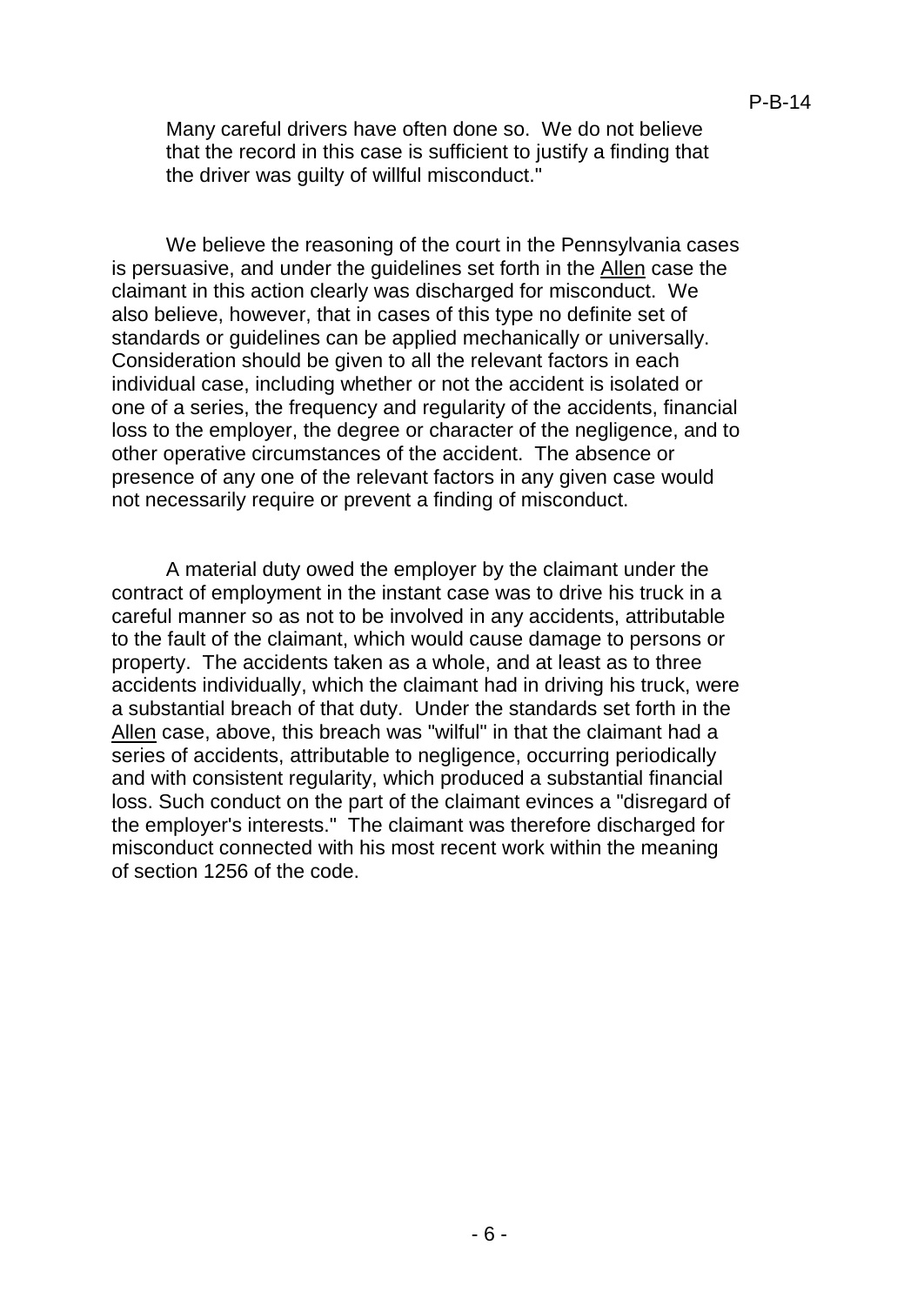# DECISION

The decision of the referee is affirmed. The claimant is disqualified for benefits under section 1256 of the code. The employer's reserve account is relieved of benefit charges under section 1032 of the code.

Sacramento, California, May 7, 1968.

# CALIFORNIA UNEMPLOYMENT INSURANCE APPEALS BOARD

ROBERT W. SIGG, Chairman

CLAUDE MINARD

LOWELL NELSON

JOHN B. WEISS